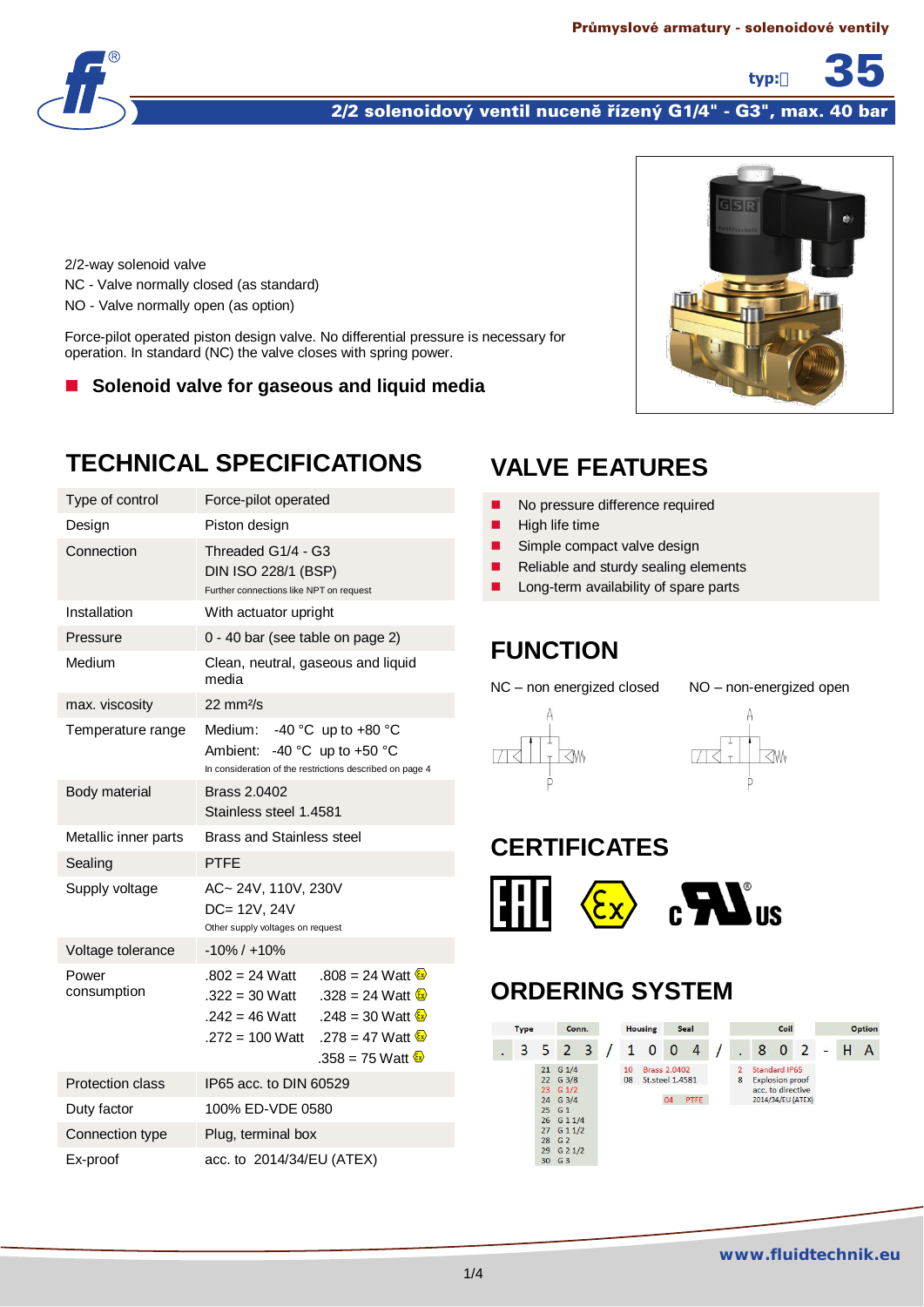

# **TECHNICAL FEATURES**

|                      |                  |      |               | max. pressure for coils  |                              |                          |                          |                          |           |                              |          |  |
|----------------------|------------------|------|---------------|--------------------------|------------------------------|--------------------------|--------------------------|--------------------------|-----------|------------------------------|----------|--|
| G<br>Seat<br>Ø<br>mm |                  | Kv-  | Standard type |                          | .802                         |                          | $.322*$                  |                          | .242      | .272                         |          |  |
|                      | value<br>$m^3/h$ |      | <b>NC</b>     | <b>NO</b>                | <b>NC</b>                    | <b>NO</b>                | <b>NC</b>                | <b>NO</b>                | <b>NC</b> | NO                           |          |  |
| 1/4                  | 13,5             | 1,8  | .3521/04/     | $0 - 40$                 | $0 - 30$                     | $0 - 40$                 | $0 - 40$                 | $\overline{\phantom{a}}$ |           | $\overline{\phantom{a}}$     |          |  |
| 3/8                  | 13,5             | 4,0  | .3522/04/     | $0 - 40$                 | $0 - 30$                     | $0 - 40$                 | $0 - 40$                 | $\overline{\phantom{a}}$ |           | $\overline{\phantom{a}}$     |          |  |
| 1/2                  | 13,5             | 4,5  | .3523/04/     | $0 - 40$                 | $0 - 30$                     | $0 - 40$                 | $0 - 40$                 | $\overline{\phantom{a}}$ | ۰         | $\qquad \qquad \blacksquare$ |          |  |
| 3/4                  | 27,5             | 11,5 | .3524/04/     | $0 - 16$                 | $0 - 12$                     | $0 - 40$                 | $0 - 25$                 | $0 - 40$                 | $0 - 40$  | $\overline{\phantom{a}}$     |          |  |
| $\mathbf{1}$         | 27,5             | 13,0 | .3525/.04/    | $0 - 16$                 | $0 - 12$                     | $0 - 40$                 | $0 - 25$                 | $0 - 40$                 | $0 - 40$  | $\overline{\phantom{a}}$     |          |  |
| 11/4                 | 40               | 29,0 | .3526/04/     |                          | $\qquad \qquad \blacksquare$ | $0 - 25$                 | $0 - 16$                 | $0 - 40$                 | $0 - 40$  | $0 - 40$                     | $0 - 40$ |  |
| 11/2                 | 40               | 33,0 | .3527/04/     |                          | $\overline{\phantom{0}}$     | $0 - 25$                 | $0 - 10$                 | $0 - 40$                 | $0 - 40$  | $0 - 40$                     | $0 - 40$ |  |
| $\overline{2}$       | 50               | 49,0 | .3528/04/     | $\overline{\phantom{a}}$ | ٠                            | $0 - 6$                  | $\blacksquare$           | $0 - 16$                 | $0 - 16$  | $0 - 40$                     | $0 - 40$ |  |
| 21/2                 | 65               | 75,0 | .3529/1004/   | $\overline{\phantom{a}}$ | $\qquad \qquad \blacksquare$ | $0 - 6$                  | $\blacksquare$           | $0 - 10$                 | $0 - 10$  | $0 - 10$                     | $0 - 10$ |  |
| 3                    | 80               | 97,0 | .3530/1004/   |                          |                              | $\overline{\phantom{a}}$ | $\overline{\phantom{0}}$ | $0 - 10$                 | $0 - 10$  | $0 - 10$                     | $0 - 10$ |  |

**The flow rate mentioned in the table applies to the strongest coil.**

**\* Pressure ratings with options like manual override or position indicator may be lower.**

|      |                          |                               |               | max. pressure for coils ATEX $\&$ |                          |                          |                          |          |  |  |  |
|------|--------------------------|-------------------------------|---------------|-----------------------------------|--------------------------|--------------------------|--------------------------|----------|--|--|--|
| G    | Seat $\varnothing$<br>mm | Kv-value<br>m <sup>3</sup> /h | Standard type | .808                              | $.328*$                  | .248                     | .278                     | .358     |  |  |  |
| 1/4  | 13,5                     | 1,8                           | .3521/.04/    | $0 - 30$                          | $0 - 40$                 |                          |                          |          |  |  |  |
| 3/8  | 13,5                     | 4,0                           | .3522/0.04/   | $0 - 30$                          | $0 - 40$                 | $\overline{\phantom{a}}$ | $\overline{\phantom{0}}$ |          |  |  |  |
| 1/2  | 13,5                     | 4,5                           | .3523/0.04/   | $0 - 30$                          | $0 - 40$                 | $\overline{\phantom{a}}$ | $\overline{\phantom{0}}$ |          |  |  |  |
| 3/4  | 27,5                     | 11,5                          | .3524/0.04/   | $0 - 12$                          | $0 - 25$                 | $0 - 40$                 | ٠                        |          |  |  |  |
| 1    | 27,5                     | 13,0                          | .3525/0.4/    | $0 - 12$                          | $0 - 25$                 | $0 - 40$                 | ٠                        |          |  |  |  |
| 11/4 | 40                       | 29,0                          | .3526/.04/    | $\overline{\phantom{a}}$          | $0 - 16$                 | $0 - 25$                 | $0 - 40$                 |          |  |  |  |
| 11/2 | 40                       | 33,0                          | .3527/0.4/    | $\overline{\phantom{a}}$          | $0 - 16$                 | $0 - 25$                 | $0 - 40$                 |          |  |  |  |
| 2    | 50                       | 49,0                          | .3528/04/     | $\overline{\phantom{a}}$          | $0 - 2$                  | $0 - 10$                 | $0 - 16$                 | $0 - 40$ |  |  |  |
| 21/2 | 65                       | 75,0                          | .3529/1004/   | $\overline{\phantom{a}}$          | $\overline{\phantom{a}}$ | $0 - 2$                  | $0 - 10$                 |          |  |  |  |
| 3    | 80                       | 97,0                          | .3530/1004/   | $\overline{\phantom{0}}$          | $\overline{\phantom{0}}$ | $0 - 2$                  | $0 - 10$                 |          |  |  |  |

**The flow rate mentioned in the table applies to the strongest coil.**

**\* Pressure ratings with options like manual override or position indicator may be lower.**

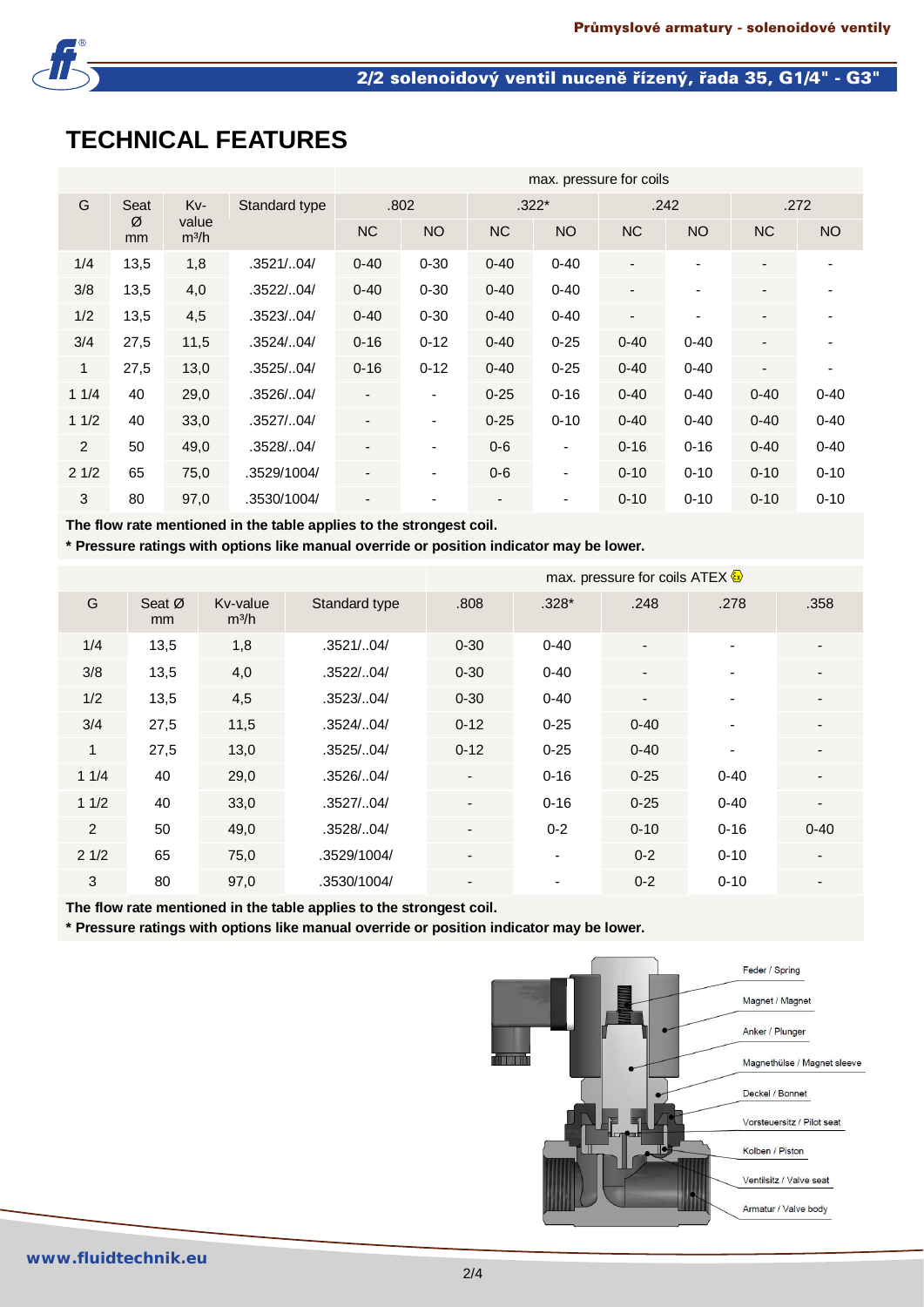

#### 2/2 solenoidový ventil nuceně řízený, řada 35, G1/4" - G3"

### **DIMENSIONS**





| $.3521 - 23$<br>.3528<br><b>Type</b><br>.3521-23<br>.3524-25<br>.3524-25<br>.3526-27<br>.3524-25 | .3526-27      |
|--------------------------------------------------------------------------------------------------|---------------|
| G<br>$3/4 - 1$<br>2<br>$3/4 - 1$<br>$3/4 - 1$<br>$1/4 - 1/2$<br>$1/4 - 1/2$<br>$11/4 - 11/2$     | $11/4 - 11/2$ |
| $\overline{A}$<br>70<br>48<br>96<br>112<br>70<br>70<br>48                                        | 96            |
| $\mathsf{C}$<br>70<br>77<br>77<br>77<br>70<br>77<br>93                                           | 93            |
| K<br>122<br>138<br>148<br>183<br>178<br>104<br>148                                               | 189           |
| 96<br>96<br>67<br>64<br>168<br>96<br>140                                                         | 140           |
| 16<br>16<br>22<br>16<br>12<br>22<br>$12 \overline{ }$<br>$\ddot{}$                               | 22            |
| kg<br>6,5<br>2,1<br>5,0<br>2,4<br>3,0<br>4,7<br>1,3                                              | 6,5           |

\*Differing dimension "C" for ATEX-coils

| Coil        |       | .242 / .248 |         |               | .352/.358 |         |         |       |
|-------------|-------|-------------|---------|---------------|-----------|---------|---------|-------|
| <b>Type</b> | .3528 | .3529       | .3530   | .3526-27      | .3528     | .3529   | .3530   | .3528 |
| G           | 2     | 21/2        | 3       | $11/4 - 11/2$ | 2         | 21/2    | 3       | 2     |
| A           | 112   | on req.     | on req. | 96            | 112       | on req. | on req. | 112   |
| $\mathbf C$ | 93    | 93          | 93      | 107           | 107       | 107     | 107     | 107   |
| K           | 194   | 232         | 236     | 220           | 238       | 280     | 260     | 306   |
| L           | 168   | 175         | 200     | 140           | 168       | 175     | 200     | 168   |
| t           | 22    | 22          | 22      | 22            | 22        | 22      | 22      | 22    |
| kg          | 7,5   | 9,0         | 11,0    | 10,0          | 12,5      | 13,0    | 14,0    | 23,0  |
|             |       |             |         |               |           |         |         |       |